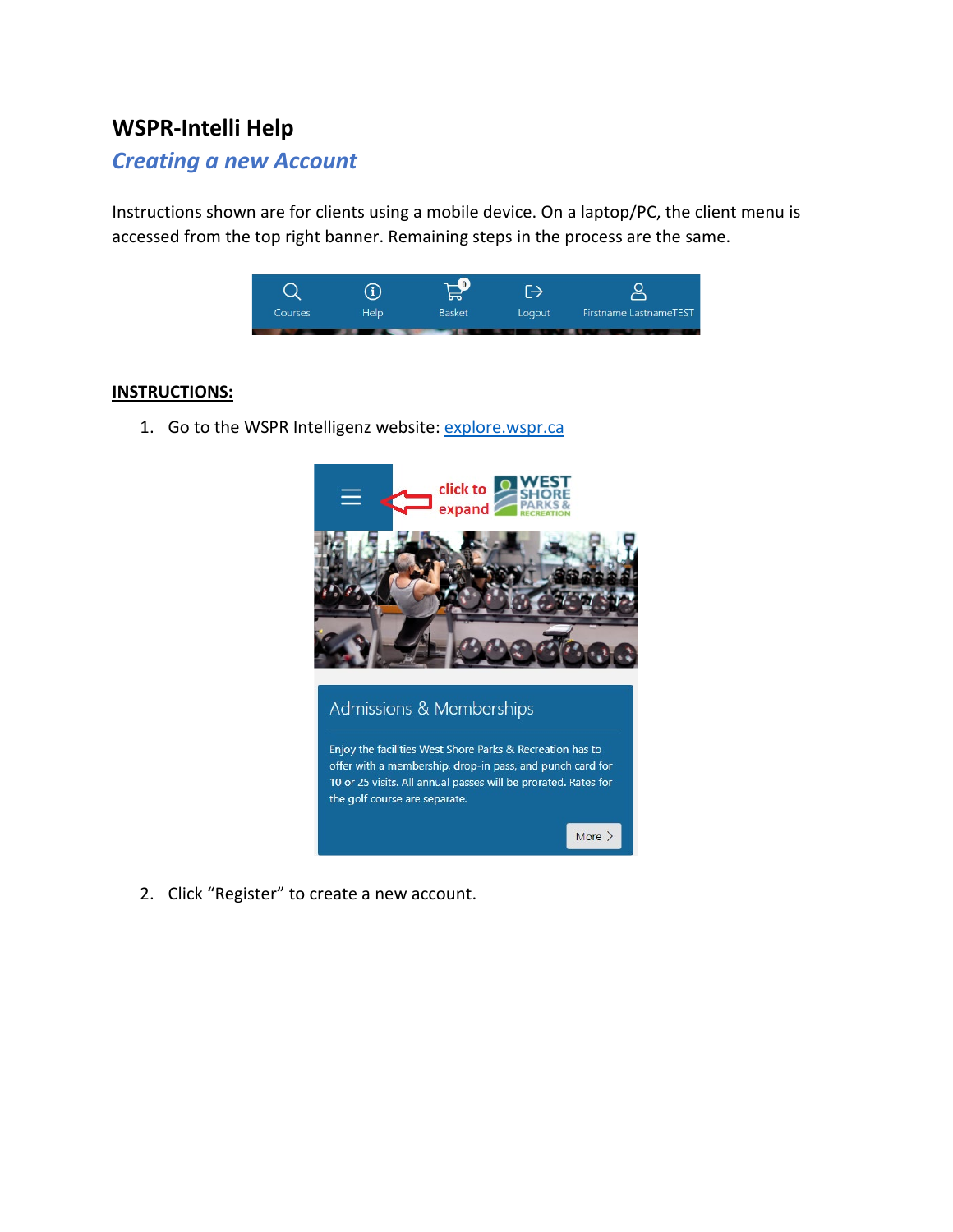

3. Enter in your personal information such as name, address, contact information, and password. Required fields are indicated with a \* and require a response to save.

| <b>Customer Details</b>       |                    |
|-------------------------------|--------------------|
| Register for programs         |                    |
| Personal Details<br>First Nam | mandatory<br>field |
| Firstname                     |                    |
| Last Name *                   |                    |
| Lastname                      |                    |

4. Click "Register" to complete.

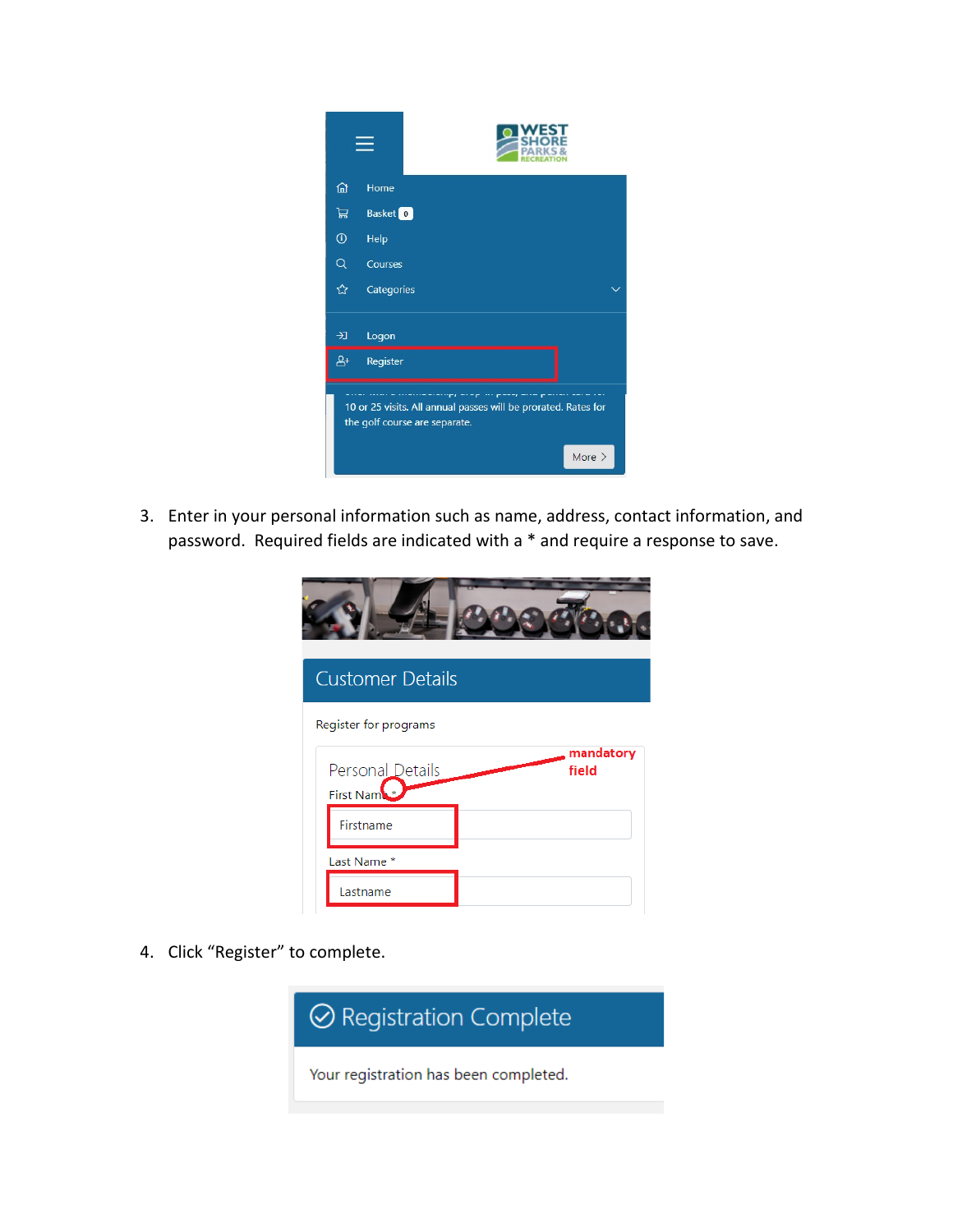5. From the menu, you should now see your first and last name as the logged in user.



#### **TROUBLESHOOTING:**

### **Mandatory information:**

- Mobile Phone is required
- Scroll up to fill out the missing fields

#### **Email already in use:**

• If you receive this message, you already have an account with WSPR. For example: This email address is already in use.

To activate your account online for the first time:

• Click "logon" in the main menu, *then* click the link on the logon page to activate your account